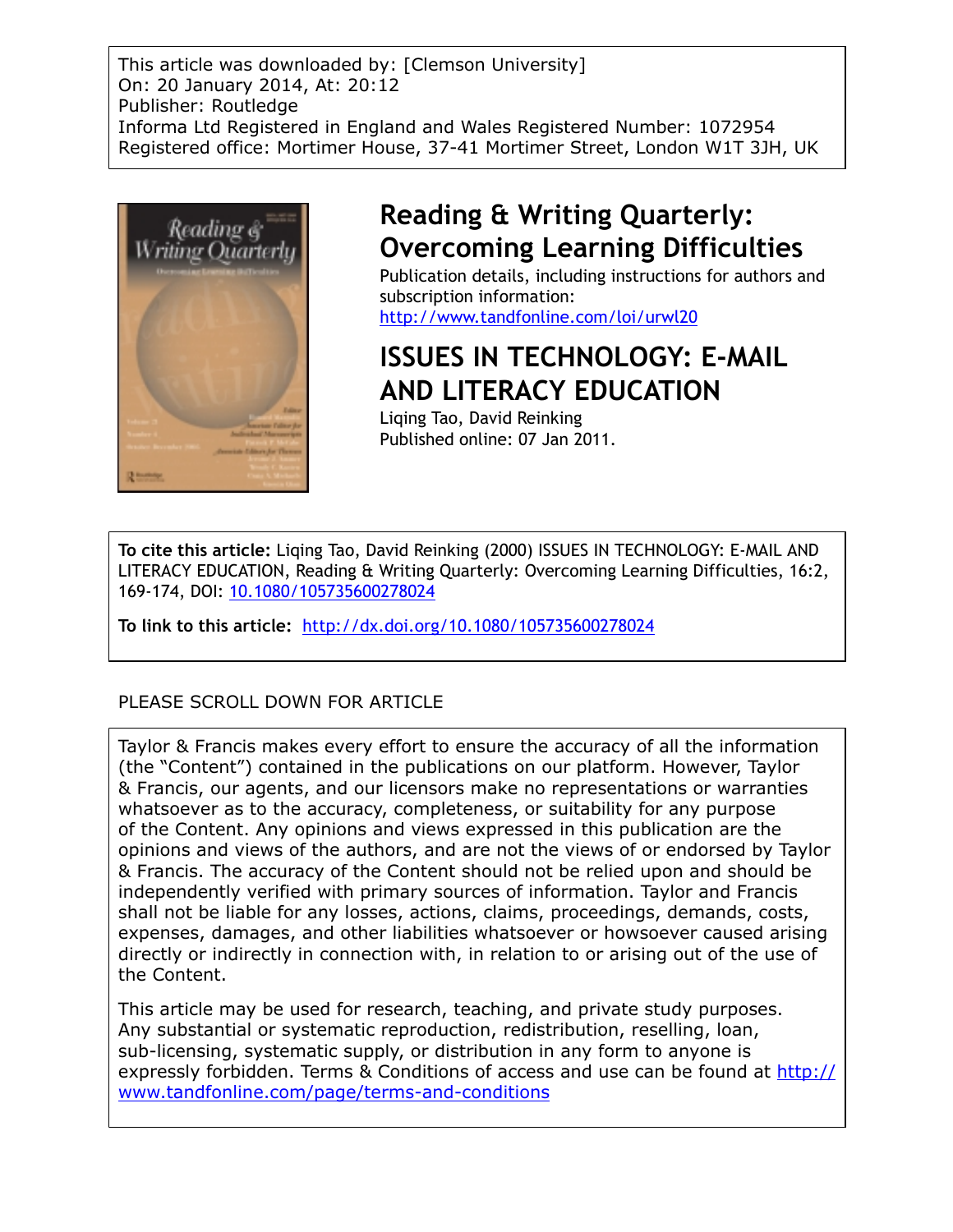**Reading & Writing Quarterly, 16: 169-174.2000 Copyright © 2000 Taylor & Francis** 1057·3569/00 \$12.00 +.00



 $\rm \,AA$  J $\rm \times$  ,  $\rm \,M$ 

#### **ISSUES IN TECHNOLOGY**

# **E-MAIL AND LITERACY EDUCATION**

*Liqing Tao WesternKentucky University, Bowling Green, KY*

> *David Reinking University of Georgia, Athens, GA*

## **E-MAIL IN EDUCATIONAL ENVIRONMENTS**

We have for several years examined and monitored the relevant literature trying to get a comprehensive picture of what might be synthesized from research on use of e-mail (Tao, 1995; Tao, 1997; Tao & Reinking, 1998). Little of the e-mail research has been conducted by literacy researchers and relatively little has been published in mainstream literacy journals (see Kamil & Lane, 1998). A majority of studies deal directly with the use of e-mail as a classroom activity in relation to curricular goals from the elementary grades through college. In the following sections we briefly highlight some tentative **conclusions that can be drawn from current research, providing a** starting point for considering what e-mail may have to offer literacy educators.

#### **E-mail Facilitates Positive Classroom Interactions**

E-mail has been used successfully to facilitate discussion outside of **regular classroom activities. This use sometimes enhances** in-class

**Address correspondence to** Liqing **Tao, School of Integrative Studies in Teacher Education, College of Education, Western Kentucky University, Bowling Green, KY** 42101,USA. E-mail: liqing.tao@wku.edu

**Issues in Technology is edited by Ernest** Balajthy. **Prospective contributions should be 3 to 5 double-spaced pages prepared according to the guidelines set forth in the** *Publication Manual of the American Psychological Association* **(4th** ed., **1994). Contributors should submit five paper copies, preferably accompanied by a PC or Macintosh disk copy, to Ernest** Balajthy, **School of Education, SUNY-Geneseo, Geneseo, NY 14454. USA (phone: 716-245-5254; fax: 716-245-5220; e-mail: Balajthy@uno.cc.geneseo.edu).**

Daniel Karl (1948) standardspatstylanning (finn activities an

Downloaded by [Clemson University] at 20:12 20 January 2014 Downloaded by [Clemson University] at 20:12 20 January 2014

169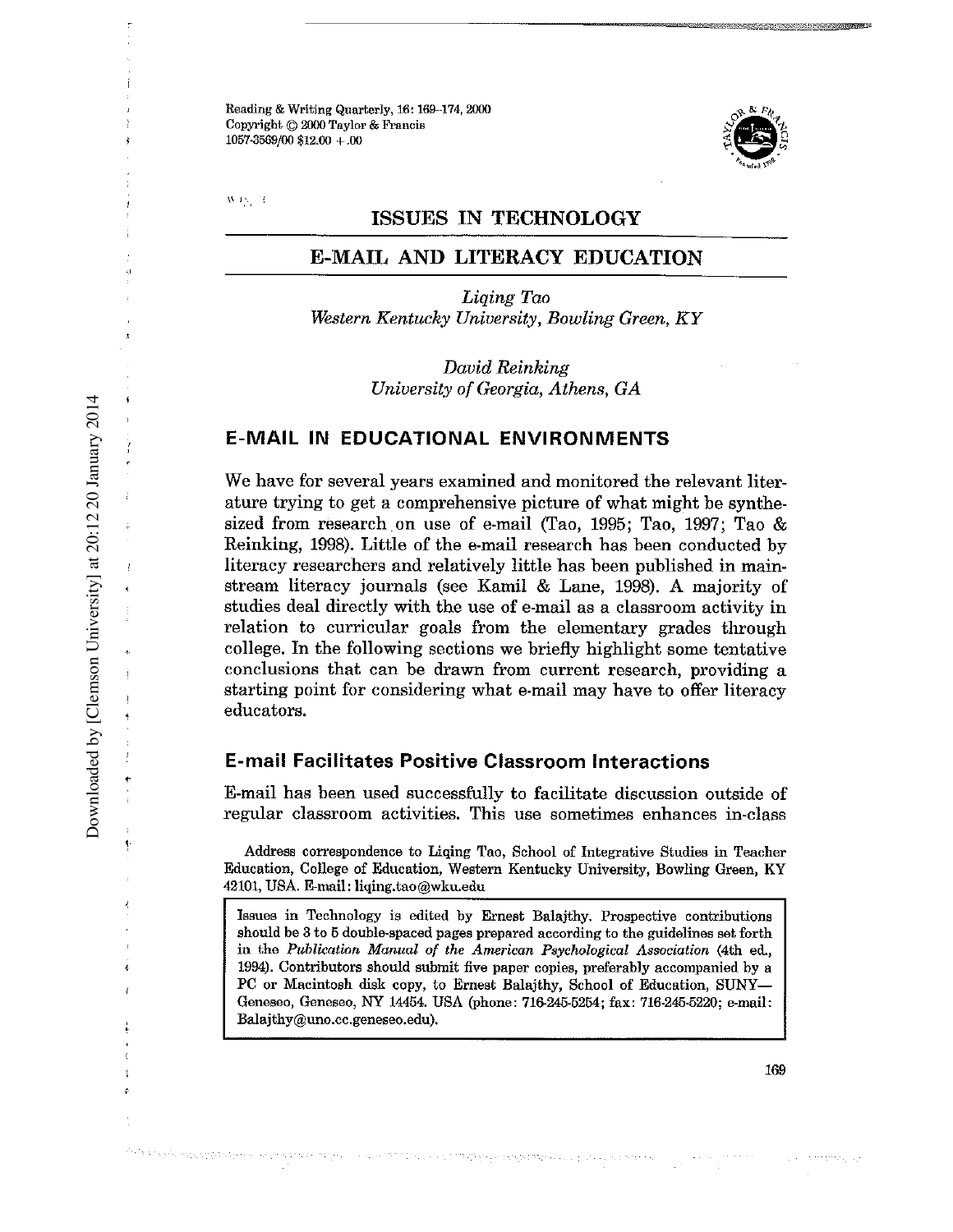#### 170 *L. Tao and D. Reinking*

discussions as well (Collins, 1997; Hiltz, 1986). Marsh (1997) reported increased communication among ESL college students as the result of using e-mail. Students spontaneously used e-mail communication with each other even while the instructor was on vacation. In a study involving kindergartners, Durost and Hutchinson (1997) concluded that children made new friends via e-mail tasks which were supplemented by more traditional friend-making activities such as photo exchanges and field trips together.

E-mail seems to provide chances for learning literacy skills in two ways: (1) students interact socially and (2) they actively use literacy in meaningful ways. E-mail allows students to use language by getting to know new friends (Durost & Hutchinson, 1997), by obtaining cultural knowledge (Schwartz, 1990), and by finding out their own social roles and voices in class discussions (Fey, 1994; Marsh, 1997). A closely associated and important aspect of e-mail is that it can create an authentic situation for reading and writing. Such authentic experiences are motivating for learning important and relevant facts (Baugh & Baugh, 1997), and they can allow for inunediate access to experts who can address specific concerns (Johnson, 1997).

### **E-mail Creates a More Democratic Context for Discussion**

Some researchers have found that students who are usually shy and reserved in class discussions are more likely to participate in e-mail discussions. For example, Beach and Lundell (1998) analyzed online conununication among junior high school students, then interviewed the students. They found that students tended to speak out more and feel less threatened in e-mail communication than in face-to-face conversation. Marsh (1997) reported ESL college students tended to overcome shyness and communicated on a variety of topics via e-mail.

#### **E-mail Enhances Opportunities for Collaboration**

E-mail has allowed collaborations among students, teachers, and researchers across time and space (Johnson, 1997; Marsh, 1997; Traw, 1994). For example, in a study described by Schwartz (1990), high school students and teachers from three geographically and ethnically diverse conununities used e-mail to exchange their perspectives on different cultures and communities. They then went on to incorporate what they learned from e-mail exchanges into their writings. Johnson (1997) described the collaboration opportunities created by e-mail **communication between preservice teachers in a reading**

Downloaded by [Clemson University] at 20:12 20 January 2014 Downloaded by [Clemson University] at 20:12:20 January 2014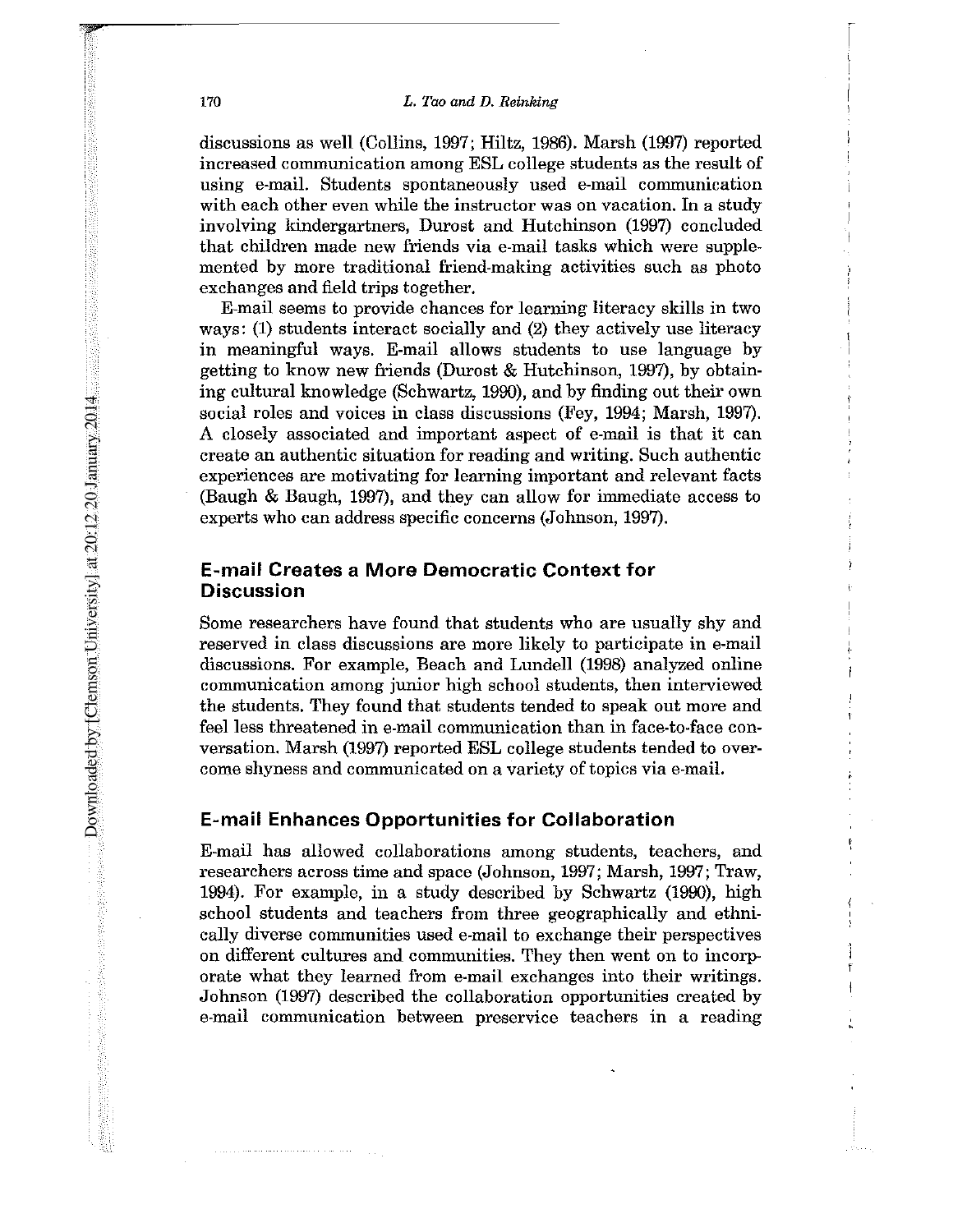*E-mail and Literacy* <sup>171</sup>

methods class and practicing teachers across the country. Preservioe teachers were able to ask questions that concerned them in a nonthreatening context. The students found such opportunities an important extension of their face-to-face field collaborations with practicing teachers.

## **E-mail Broadens Perspectives and Fosters learning Development**

By giving students easy access to individuals who may hold views and perspectives different from their own, e-mail provides many opportunities for students to evaluate their own views (Beach  $\&$ Lundell, 1998; Johnson, 1997; Parson, 1997). Baugh and Baugh (1997) reported on third grade students using e-mail to communicate with other students across the country and around the world. Students . expanded their understanding of other cultures and were able to correct some misconceptions they originally had. Garner and Gillingham (1996, 1998) also provided several case studies of classrooms illustrating how deeper cross-cultural understandings were fostered through e-mail communication. Preservice teachers in Wepner and Seminoff's (1997) study improved their lesson quality through the self-reflection enhanced by their e-mail communication with their instructors.

#### **PROMISES OF E-MAil FOR LITERACY EDUCATION**

**We have seen how the research on classroom** e-mail **communication** has indicated positive effects on literacy development. Research also highlights some future potential applications of e-mail to literacy education.

#### **E-mail Can Enhance literacy learning**

A wide variety of learning experiences can be enhanced through e-mail communication. E-mail can bring the outside world into classrooms. As a result, students can be exposed to other cultures and broaden their perspectives. Communicating with other people, whether they are peers or experts, can be motivating when they are known to be listening and responding to one's e-mail. In addition, **e-mail communication can provide students with opportunities for** critical thinking and reflection. Because most e-mail is asynchronous, it provides students with the opportunity to think before replying.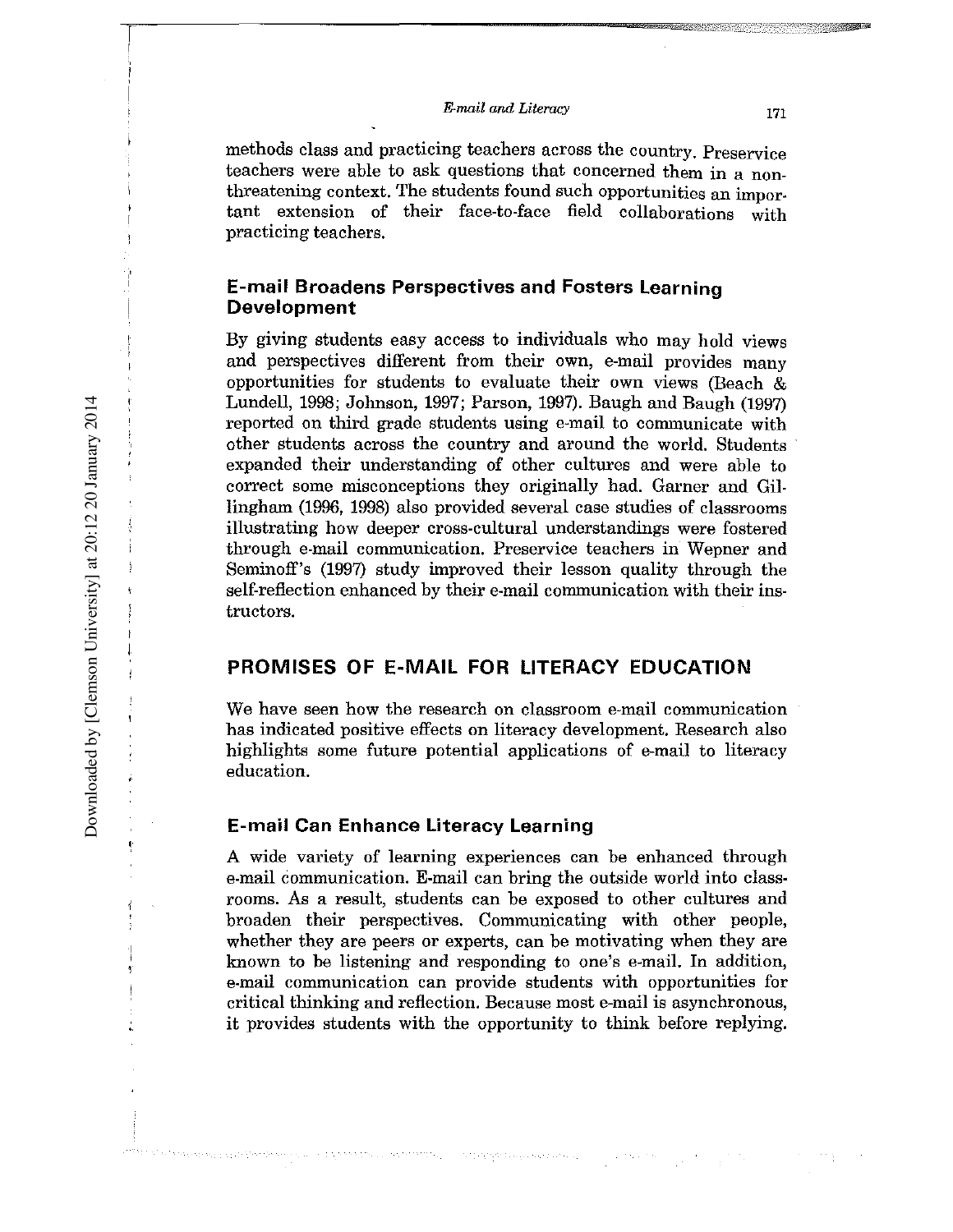#### 172 *L. Tao and D. Reinking*

Furthermore, e-mail communication keeps text present and allows for repeated readings if needed. Such characteristics of e-mail communi**cation are conducive to reflective** thinking in **composing messages.** Of particular relevance to literacy education, such reflective thinking tends to focus on the text as the means for inferring intention and shaping one's responses (Tao & Reinking, 1998). In that sense, traditional reading and writing skills as well as reflective thinking skills are central to the success of E-mail communication and are being honed and practiced.

#### **E-mail Use Can Foster Technological Literacy**

E-mail can provide students and teachers with the opportunity to become familiar with a mode of communication that is increasingly a part of what it means to be literate. With e-mail communication becoming a popular mode of communication today, e-mail use in classes can be an important part of efforts to prepare our students and teachers for tomorrow. Some efforts in this regard have been made in teacher education courses (Johnson, 1997; Souviney & Saferstein, 1997; Traw, 1994; Wepner & Seminoff, 1997). Most of the preservice teachers in these studies believed that they benefited from using e-mail. Immediate feedback and familiarity with computer use were two of the benefits reported. Given the increasing popularity and availability of the Internet, we think the classroom use of e-mail can also contribute to teachers' confidence in implementing and utilizing computer technology in classroom. Such confidence in technology implementation in turn will provide students further avenues for developing their own technological literacy.

In conclusion, e-mail communication has been demonstrated to have positive effects on students' learning and holds promising prospects for facilitating literacy education. However, future research will be needed to futher our understanding of the nature of effects e-mail applications in classrooms have on literacy education.

## **REFERENCES**

- **Anderson, J0' & Lee, A. (1995). Literacy teachers learning a new literacy: A study of the use of electronic mail in a reading education class.** *Reading Research and Instruction,* **84, 222-238.**
- **Baugh, 1.W., & Baugh, J. G. (1997). Global classrooms:** E-mail learning **communities.** *Learning and Leading with Technology,* **25, 38-41.**
- **Beach, R., &Lundell, D. (1998). Early adolescents' use of computer-mediated communication in writing and reading. In D. Reinking, M. C. McKenna, L. D.** Lebbo, **&R. D.**

projecti p

Downloaded by [Clemson University] at 20:12 20 January 2014

**A 102-yasha 103 Kilomiy Downloaded by [Clemson University] at 20:12-00 January 2014** 

 $\mathcal{L}(\mathcal{A})=\mathcal{L}(\mathcal{A})$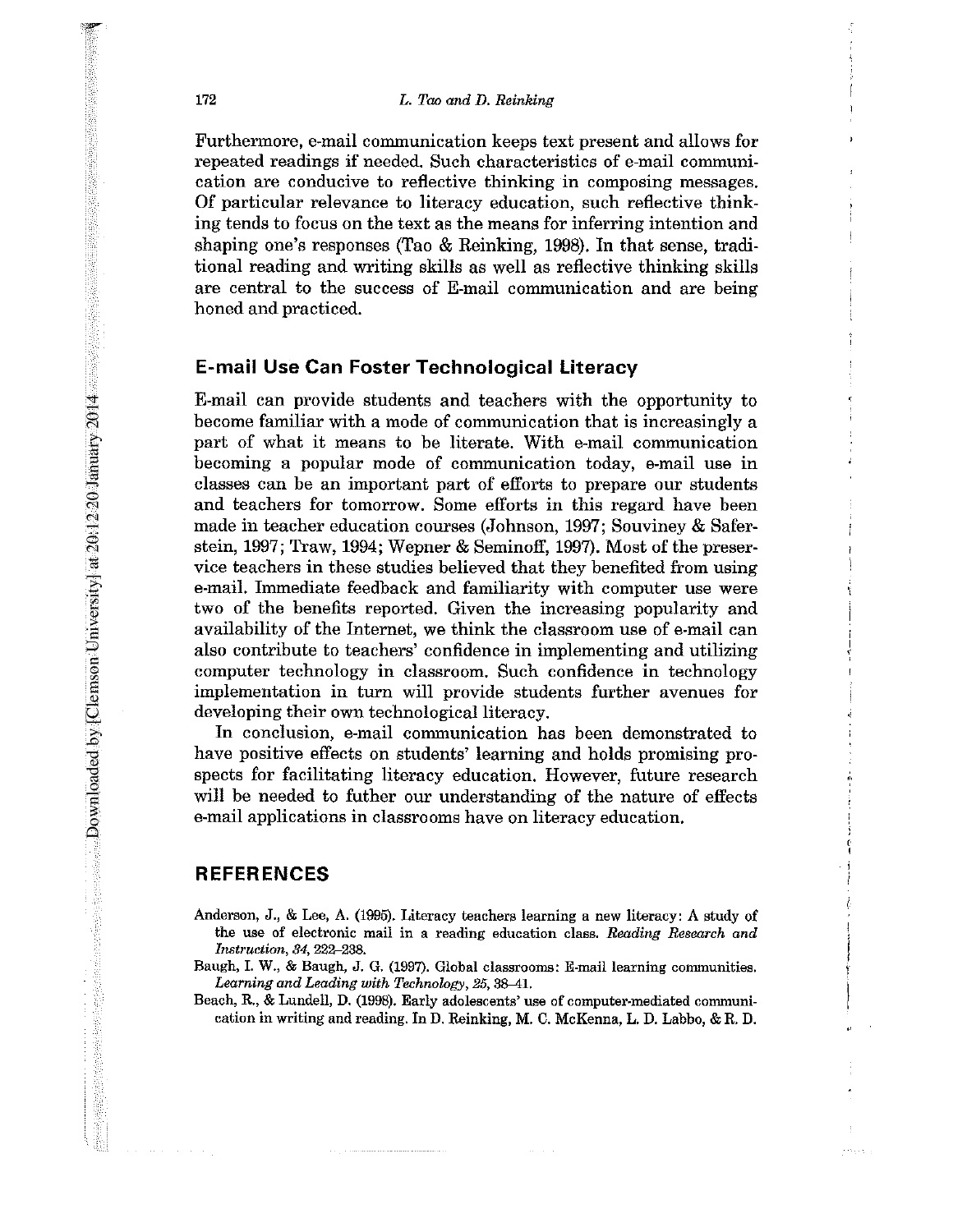#### *E-mail and Literacy* 173

Kieffer (Eds.), *Handbook of literacy and technology: Transformations in a posttypographic world* (pp. 93-112). Mahwah, NJ: Erlbaum. Collins, M. (1997). A successful experiment with an electronic bulletin board in a large class. *Journal of College Science Teaching,* 26, 189-191. Durost, D. D., & Hutchinson, S. L. (1997). Keypals--E-mail leads to new friends. *Dimensions ofEarly Childhood,* 25, 17-22. Fey, M. H. (1994). Finding voice through computer communication: A new venue for collaboration. *Journal of Advanced Composition, 14, 221–238.* Garner, R., & Gillingham, M. (1996). *Internet communication in six classroom: Conversations across time, space, and culture.* Mahwah, NJ: Erlbaurn. Garner, R, & Gillingham, M. (1998). The Internet in the classroom: Is it the end of transmission-oriented pedagogy? In D. Reinking, M. C. McKenna, L. D. Labbo, & R. D. Kieffer (Eds.), *Handbook of literacy and technology: Transformations in a posttypographic world.* Mahwah, NJ: Erlbaum. Garton. L., & Wellman, B. (1995). Social impacts of electronic mail in organizations: A review of the research literature. In B. R.Burleson (Ed.), *Communication yearbook,* 18, 434-453. Gilster, P. (1997). *Digital literacy*. New York: Wiley Computer Publishing. Herring, S. (Ed.). *Computer-mediated communication: Linguistic, social and crosscultural perspectives.* Amsterdam/philadelphia: John Benjamina. Hiltz, S. R. (1986). The "virtual classroom": Using computer-mediated communication for university teaching. *Journal of Communication*, 36, 95-104. Johnson, D. (1997). Extending the educational community: Using electronic dialoguing to connect theory and practice in preservice teacher education. *Journal of Technology and Teacher Education,* 5, 163-170. Kamil, M. L., & Lane, D. M. (1998). Researching the relationship between technology and literacy: An agenda for the 21st century. In D. Reinking, M. C. McKenna, L. D. Labbo, & R. D. Kieffer (Eds.), *Handbook of literacy and technology: Transformations in a post-typographic world* (pp. 323-342). Mahwah, NJ: Erlbaum. Kedzie, C. R. (1997). A brave new world or a new world order? In Sara Kiesler (Ed.), *Culture of the Internet* (pp. 209-232). Mahwah, NJ: Erlbaum. Lea, M., O'Shea, T., Fung, P., & Spears, R. (1992). 'Flaming' in computer-mediated communication. In M. Lea (Ed.), *Contexts of computer-mediated communication* (pp. 89- 112). New York: Harvester Wheatsheaf. Marsh, D. (1997). Computer conferencing: Taking the loneliness out of independent learning. *Language Learning Journal,* 15,21-25. Parson, P. (1997). Electronic mail: Creating a community of learnera. *Journal of Adolescent and Adult Literacy, 40, 560-562.* Schwartz, J. (1990). Using an electronic network to play the scales of discourse. *English Journal,* 79, 16-24. Souviney, R., & Saferstein, B. (1997). E-mail communication and clinical supervision: The Internet project. *Journal ofComputing in Teacher education,* 14, 21-27. Tao, L. (1995). *lWlat we know about e-mail-an existing and emerging vehicle ofliteracy?* Paper presented at the annual meeting of the National Reading Conference. New Orleans, LA. Tao, L. (1997). *Carrying out e-mail communication: A study of the on-line strategies used by university faculty.* Unpublished doctoral dissertation. University of Georgia: Athens, Georgia. Tao, L., & Reinking, D. (1998). *Emailee and emailer: Strategies used by faculty in reading and writing e-mail.* Paper presented at the annual meeting of the National Reading Conference. Austin, TX.

a Marin Pendadan Perjanjang Pada Palau Lulus Kanadara L